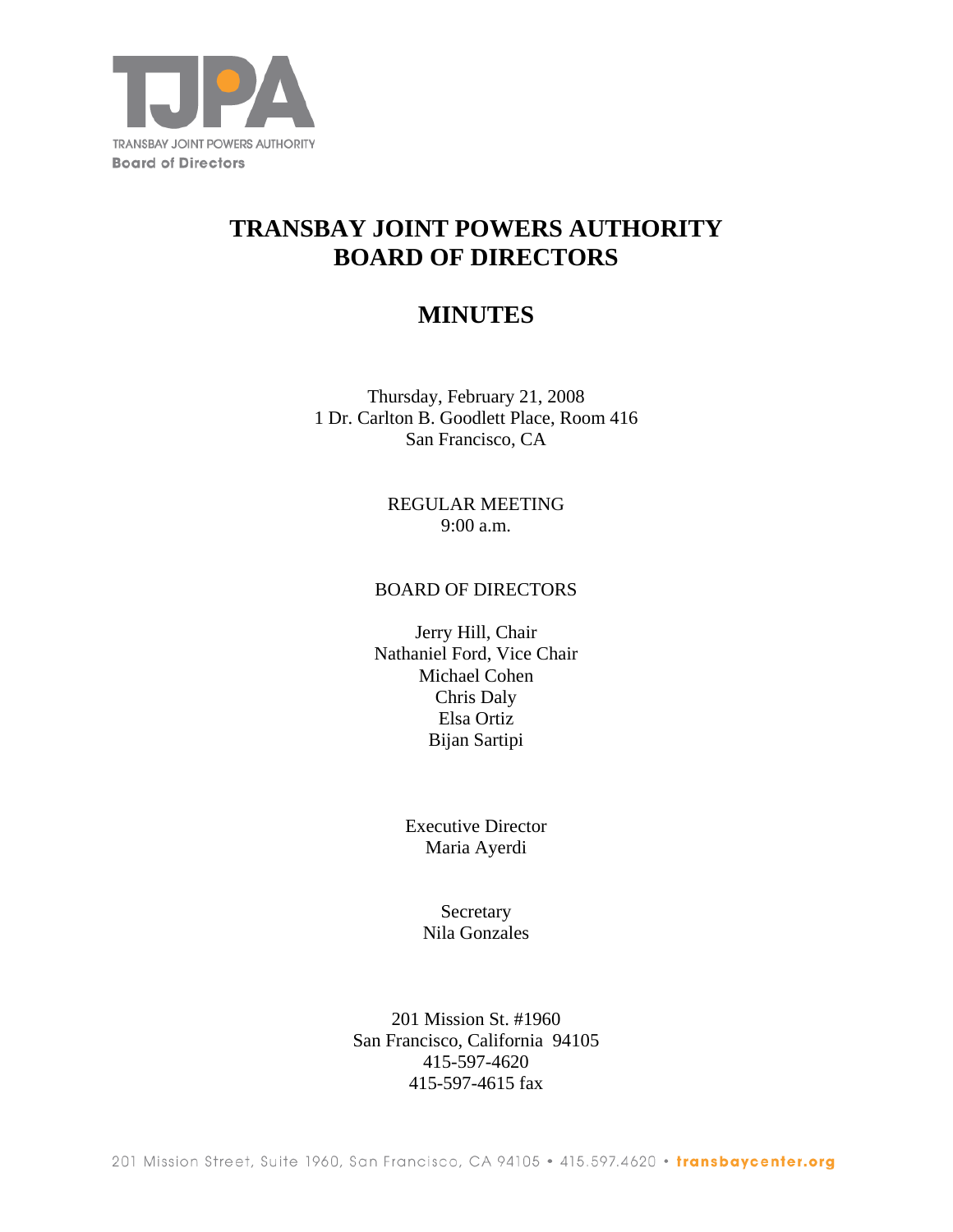

## 9:00 – REGULAR MEETING

ORDER OF BUSINESS

## 1. Call to Order

Chairman Hill called the meeting to order at 9:15 am

2. Roll Call

Secretary Gonzales announced that Director Cohen would not be in attendance due to a scheduling conflict and Director Anziano would be sitting in for Director Sartipi.

Present: Tony Anziano Chris Daly Nathaniel Ford Elsa Ortiz Jerry Hill

Absent: Michael Cohen Bijan Sartipi

3. Communications

At the request of the Chair and Vice Chair, Secretary Gonzales announced that due to a time constraint items 4, 5 and 6 would be taken after item 9, to allow items that required a vote to be heard first.

4. Board of Director's New and Old Business

None*.*

- 5. Executive Director's Report
	- Funding Update
	- Caltrain Downtown Extension (DTX) Update

Executive Director Ayerdi introduced the new Finance Manager, Larry Gayden, and reported on work to date. She stated contract negotiations with Pelli Clarke Pelli and Hines are on schedule, as well as right of way acquisitions, noting that two of the three properties needed for the Temporary Terminal have been acquired, and the Request for Proposals for Construction Management of the Temporary Terminal has been released, which is scheduled to break ground in November 2008.

Nancy Whelan, Nancy Whelan Consulting, presented the Funding Update.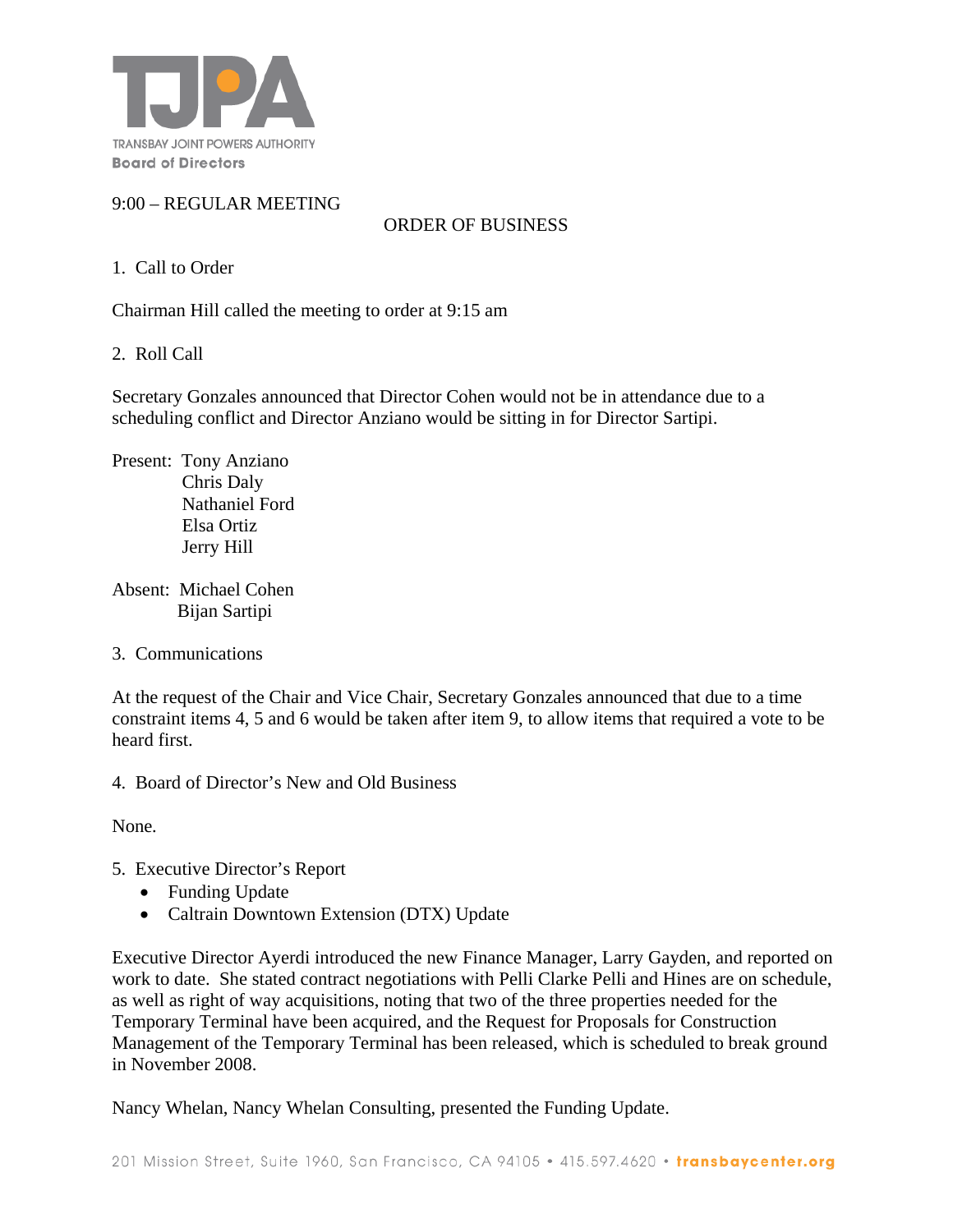

## Bradford Townsend, DTX Program Manager, presented the DTX Update.

#### 6. Public Comment

No members of the public wished to address the Authority on this item.

THE FOLLOWING MATTERS BEFORE THE TRANSBAY JOINT POWERS AUTHORITY ARE RECOMMENDED FOR ACTION AS STATED BY THE EXECUTIVE DIRECTOR OR THE CHAIR.

### CONSENT CALENDAR

7. All matters listed hereunder constitute a Consent Calendar, are considered to be routine by the Transbay Joint Powers Authority, and will be acted upon by a single vote. There will be no separate discussion of these items unless a member of the Board or the public so requests, in which event the matter shall be removed from the Consent Calendar and considered as a separate item.

- (7.1) Approving the Minutes of the January 17, 2008 meeting.
- (7.2) Authorizing the Executive Director to execute the Agreement with New World Systems to configure an Integrated Financial System, with a perpetual license and a software maintenance term of five years, and a total amount not to exceed \$294,515.

RESOLUTION 08-007

No public comment.

On motion to approve the Consent Calendar:

ADOPTED: AYES – Daly, Ford, Ortiz and Hill

ABSENT – Cohen

#### REGULAR CALENDAR

8. Authorizing the Executive Director to execute Amendment No. 1 to the Professional Services Agreement for financial support services with Fred Clarke Consulting to modify the Agreement to increase the compensation under the Agreement by \$194,500 to \$365,150 and approving an amendment to the FY2007-08 budget to increase the grant and financial management amount by \$194,500, from \$770,650 to \$965,150 and to decrease another budget line item for the same amount.

No public comment.

#### RESOLUTION 08-008